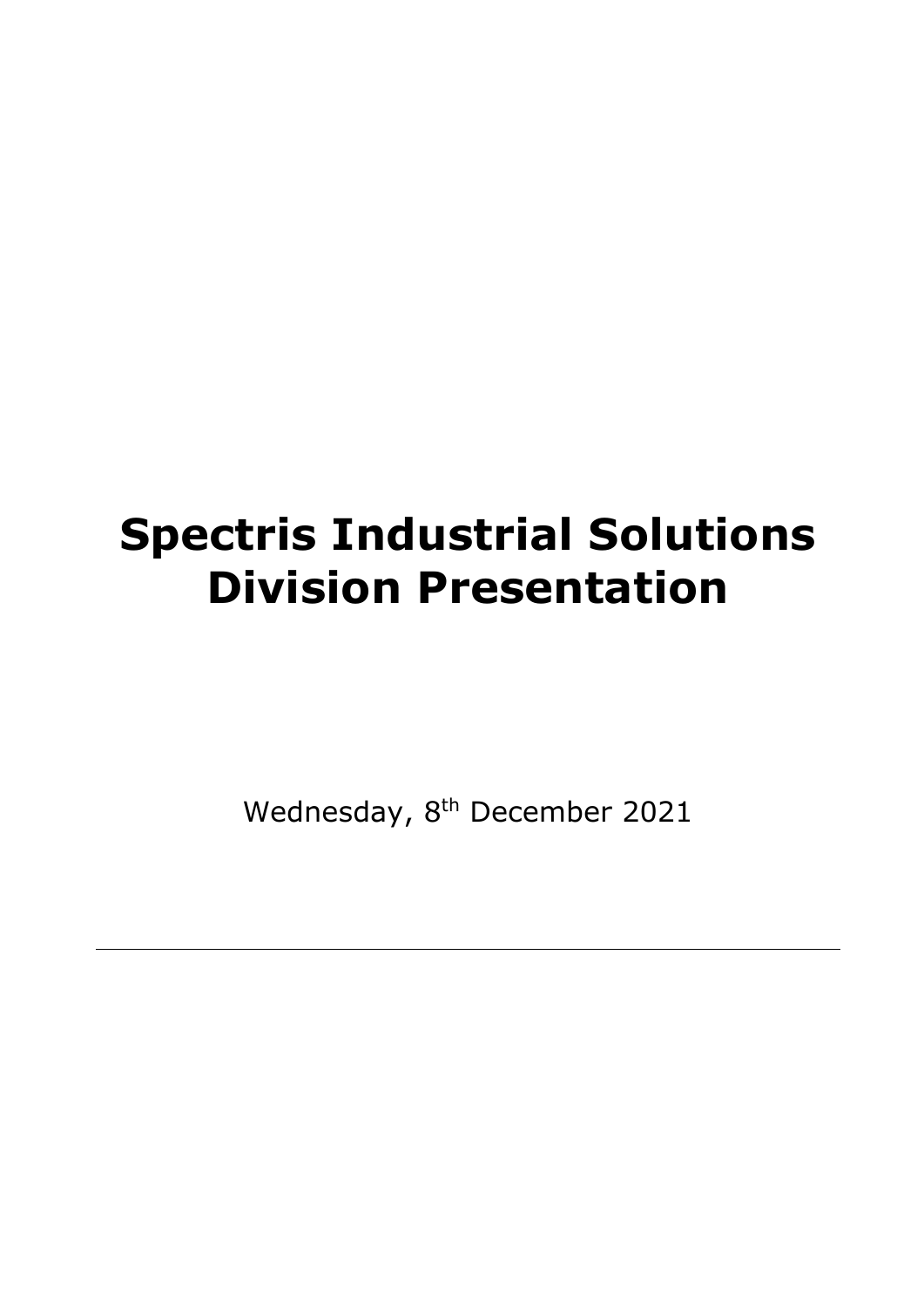# **Strategy for Profitable Growth**

Andrew Heath *Chief Executive, Spectris plc*

#### **Welcome**

Good afternoon, everyone. Welcome to today's presentation on our Industrial Solutions division. Thank you for taking time out of your busy schedules to join us. I am Andrew Heath. I am the Chief Executive.

Now I am conscious that we have not spent as much time focusing on the businesses within ISD, as we have on our platform businesses over the past two to three years. As we are now coming to the end of the disposal programme, I thought it was timely to put the spotlight on the businesses we are retaining:

- PMS;
- Servomex; and
- Red Lion.

I am delighted to be here today to introduce you to Mary Beth Siddons, who is our President of our Industrial Solutions business. She joined Spectris in February this year and today is going to provide a teach-in on the three business that form our Industrial Solutions division going forward.

#### **Our strategy for profitable growth**

Now you have heard me say before, that at Spectris, we believe in being purpose-driven and very much true to our values as we execute on our strategy, delivering value beyond measure for all of our stakeholders.

When I stood up at our Capital Markets Day back in 2019, I said then that I believed Spectris represented an exciting opportunity to make a good company even stronger and that we would benefit from being a more focused and simplified business.

28 months later, I am very pleased with how we have executed our strategy for profitable growth, alongside the balanced and socially responsible approach we have taken to managing our business. As you saw from both our recent interims and Q3 results, this approach is really delivering for us.

We are benefiting from:

- Our focus on end markets with strong fundamentals;
- We have addressed our cost base;
- We have simplified the portfolio and optimised our assets, while also continuing to invest in our strategic growth initiatives and also R&D, while driving the application of the Spectris Business System.

So two years on, we have repositioned our portfolio, prioritising those businesses where we are leaders in high growth markets, where we have compelling and differentiated customer offerings and where we can deliver the greatest value. In the process, we are improving the quality of the Group. Nowhere has this been more the case than in Industrial Solutions.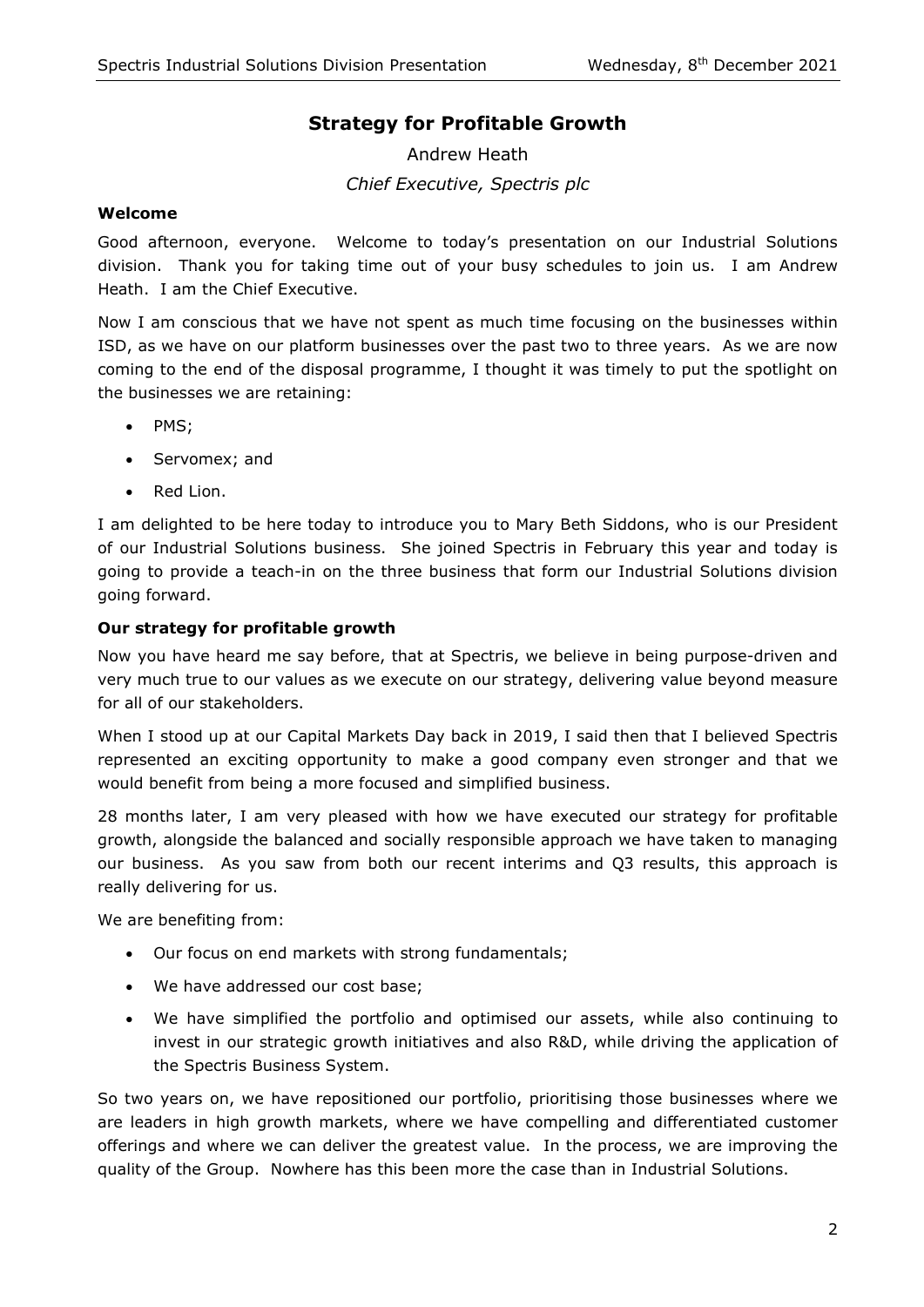#### **Divestment programme well executed**

Within ISD, we have gone from eight disparate operating companies to focus in on three high-quality, leading, specialist businesses: PMS, Servomex and Red Lion.

We have delivered five divestments, and the sale of our share in a joint venture in just two years. That is an outstanding achievement by our teams, especially against the backdrop of the pandemic.

This has also been done at attractive valuations, generating £682 million of proceeds, at an average multiple of 14 times. For some of those businesses, the multiple achieved was notably above those for the Group as a whole.

We have exited a number of end markets and we are now concentrated around pharma, semiconductors and energy, all underpinned by strong, sustainability thematics.

Pro forma sales in 2020 were around £260 million, but importantly the operating margin has improved from 15.5% in 2018 for the division as a whole to 20% for the three retained businesses on a pro forma basis. ISD is now the most profitable segment within the Group.

In the past two years, as well as delivering our divestment strategy to focus on the higher margin businesses, we have also been deploying the Spectris Business System, improving the businesses underlying operational performance, and investing in them for future growth. This is reflected in that higher margin.

#### **More focused profitable division**

So today, the Industrial Solutions division is more focused and has a much-improved financial profile.

As Mary Beth talks in further detail about the retained businesses, I trust you will see how they fit within the wider group and how they are very much aligned both with our strategy and with our purpose.

Back in 2019, I outlined the attributes of the type of businesses we wanted to own and PMS, Servomex and Red Lion all meet these criteria.

They are positioned in high-growth markets, with leading technologies, differentiated products and deep domain expertise, which positions them well with customers.

From a financial point of view, they are asset-light, have strong growth potential, high gross margins, with further operating margin expansion opportunity.

There is also the scope to compound growth here through M&A, and we have an active pipeline of potential acquisitions from bolt-on technologies to larger synergistic transactions. Our balance sheet provides us with significant firepower to look at transactions here, as well as for our platform businesses.

So today's presentation is a chance for us to really highlight the positive attributes we see and outline the prospects for each of the businesses both individually and collectively.

With that, I will now hand you over to Mary Beth.

As I mentioned, she joined us in February this year, and has some really exciting ideas as to how to get the most out of these businesses and how they can best work together to grow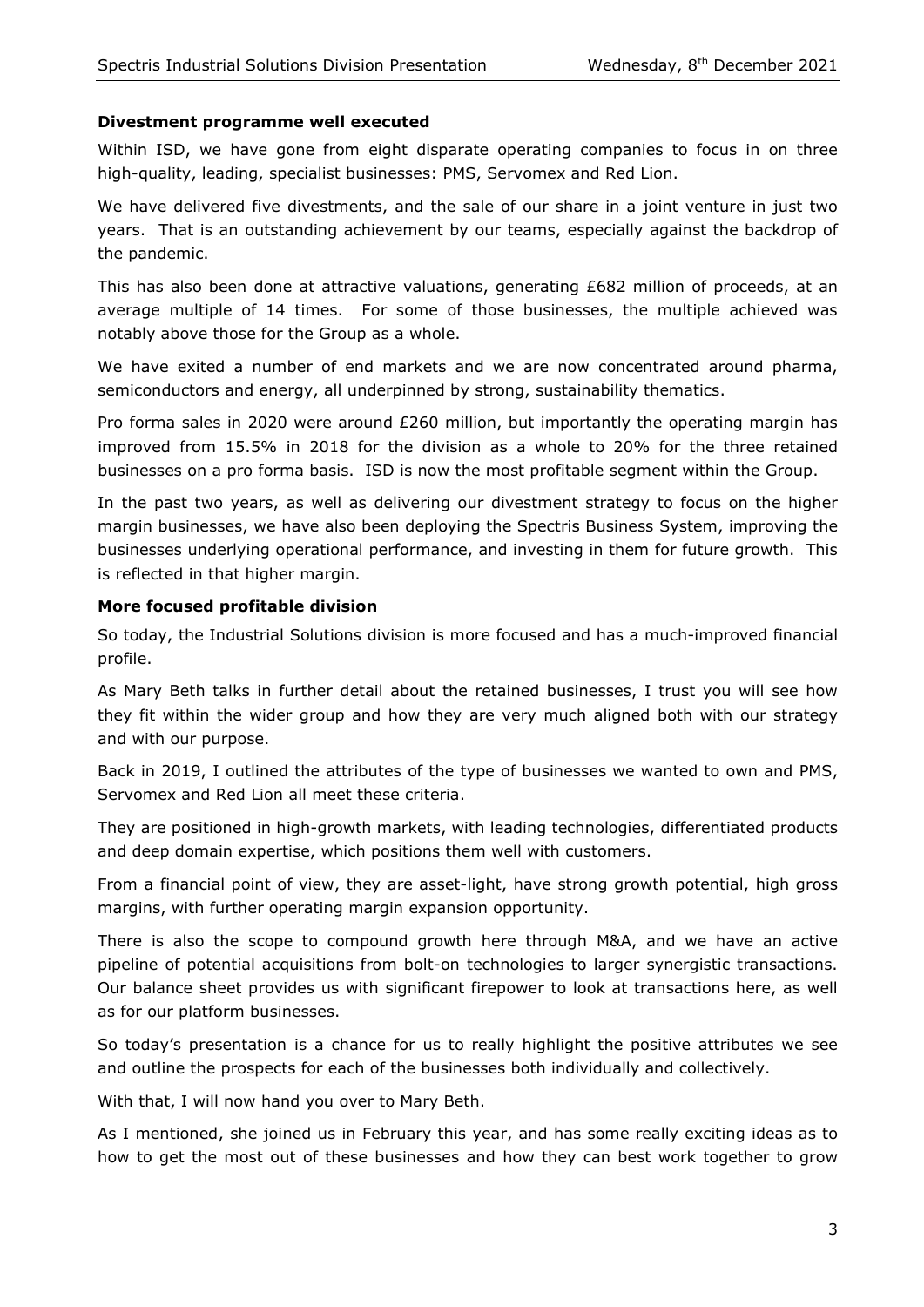and deliver on the opportunities. We will be talking more about this next year, but today our objective is for her to shine a light on each of the businesses in turn. Thank you.

# **Industrial Solutions Division Overview**

Mary Beth Siddons

## *President, Industrial Solutions Division, Spectris plc*

Thank you, Andrew, and good afternoon, everyone. It is a pleasure to be here today and talk to you about the great businesses that form the Industrial Solutions division.

I am truly excited to be a part of this team. What I have observed since joining Spectris are the many opportunities in these three businesses:

- The passion and our commitment to our customers;
- Our purpose; and
- The dedication of our employees.

Over my career, I have had the very good fortune of working with some iconic industry brands like Snap-on, ITW and the Marmon Group, a Berkshire Hathaway company. Industrial businesses that participate in a wide variety of end markets:

- Automotive;
- Food & beverage equipment:
- Retail;
- Consumer goods;
- Food manufacturing; and
- Aftermarket service.

I have a very high affinity for service and view it as an important strategic differentiator. The similarities in business models, diversified portfolios, managing the concept of flexibility within a framework is 100% transferrable to Spectris.

Additionally, having over 25 years of continuous improvement experience, learning from some of the best, like ITW, and the disciplined approach to business management, aligns completely to the Spectris Business System.

I would also like to take a moment and acknowledge the teams at Servomex, Particle Measuring Systems and Red Lion, along with all the ISD folks for their grace, patience and support as I was introduced to ISD and Spectris. Thank you.

#### **High precision in-line sensing and monitoring solutions**

Now let us turn to the strategy for the division, how each of the businesses fit in to that vision and how they align with the Spectris purpose. Our vision is:

• To be the leading provider of high-precision in-line sensing and monitoring solutions. As you will see later, we have differentiated products and support our customers when they experience challenges.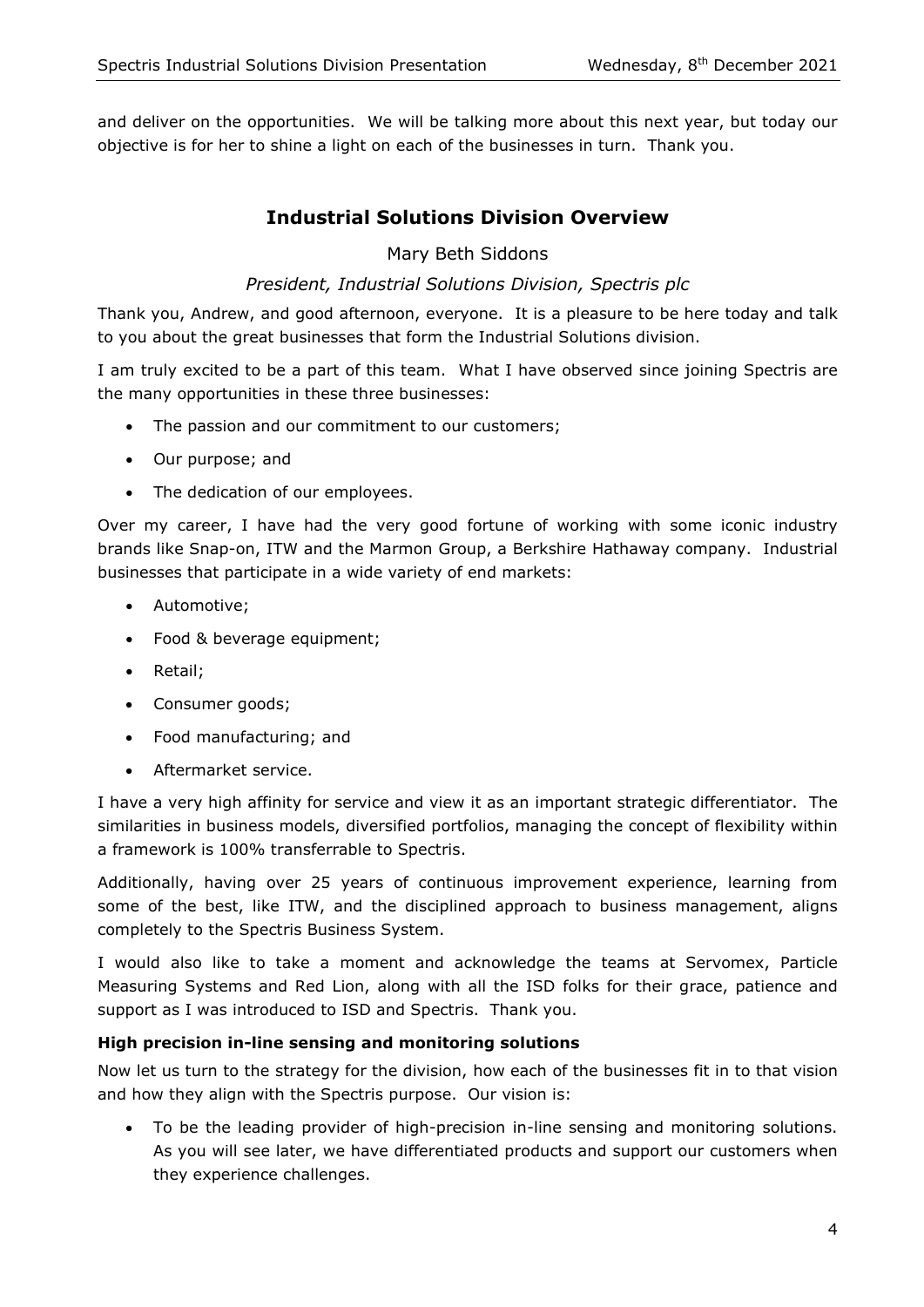- We are focused on attractive end markets with attractive growth drivers and we have deep application expertise, providing value; and
- We differentiate ourselves through our product quality, application knowledge and service

Let us talk about our businesses.

### *PMS*

PMS is the market leader in micro contamination monitoring solutions in the cleanest of clean environments such as pharma and semiconductor manufacturing. Our customers rely on our products to detect the smallest trace contaminations, helping them make cleaner drugs and better chips. We can trace contaminants down to 10 nanometres, which is 20 atoms wide and equivalent to measuring how much your fingernail grows every 10 seconds. Think about that.

#### *Servomex*

Servomex is an expert in gas and moisture analysis. Their instruments are utilised in critical applications such as monitoring emissions or ensuing the purity of gases where purity and control are essential for regulatory, safety and quality reasons.

As you will have seen from our Annual Report, they produce oxygen sensors that are used in critical care ventilators to monitor the amount of oxygen administered to a patient. Also measure the purity of gasses in a wide range of sometimes hazardous environments where normal sensors just cannot operate.

#### *Red Lion*

Red Lion sits at the heart of the Industrial Internet-of-Things and their products help customers to connect and monitor disparate assets providing them with the information they need to control their operations and improve operational efficiency. For example, a large mining company uses Red Lion's products to remotely monitor water levels, usage, flows and quality to improve their operations and to use water in a more sustainable and beneficial way.

As you can see, all three companies are helping make the world healthier and cleaner and our customers be more productive.

We are a global business with local presence. We have more than 1,300 employees in 21 different countries around the world, plus a network of partners in those where we are not physically present. Together we serve over 7,000 customers a year.

Over a third of our employees are in sales and services, which highlights the strong touch points we have with our customers

All three businesses have strong brands in their industries with a reputation for industryleading technology and quality.

#### **Strong underlying financial performance**

Turning to our financials. The left-hand side chart shows the pro forma financials for the past five years. We have delivered a strong underlying performance, and this really illustrates the continued improvements the businesses have been making while we have been delivering the divestment strategy.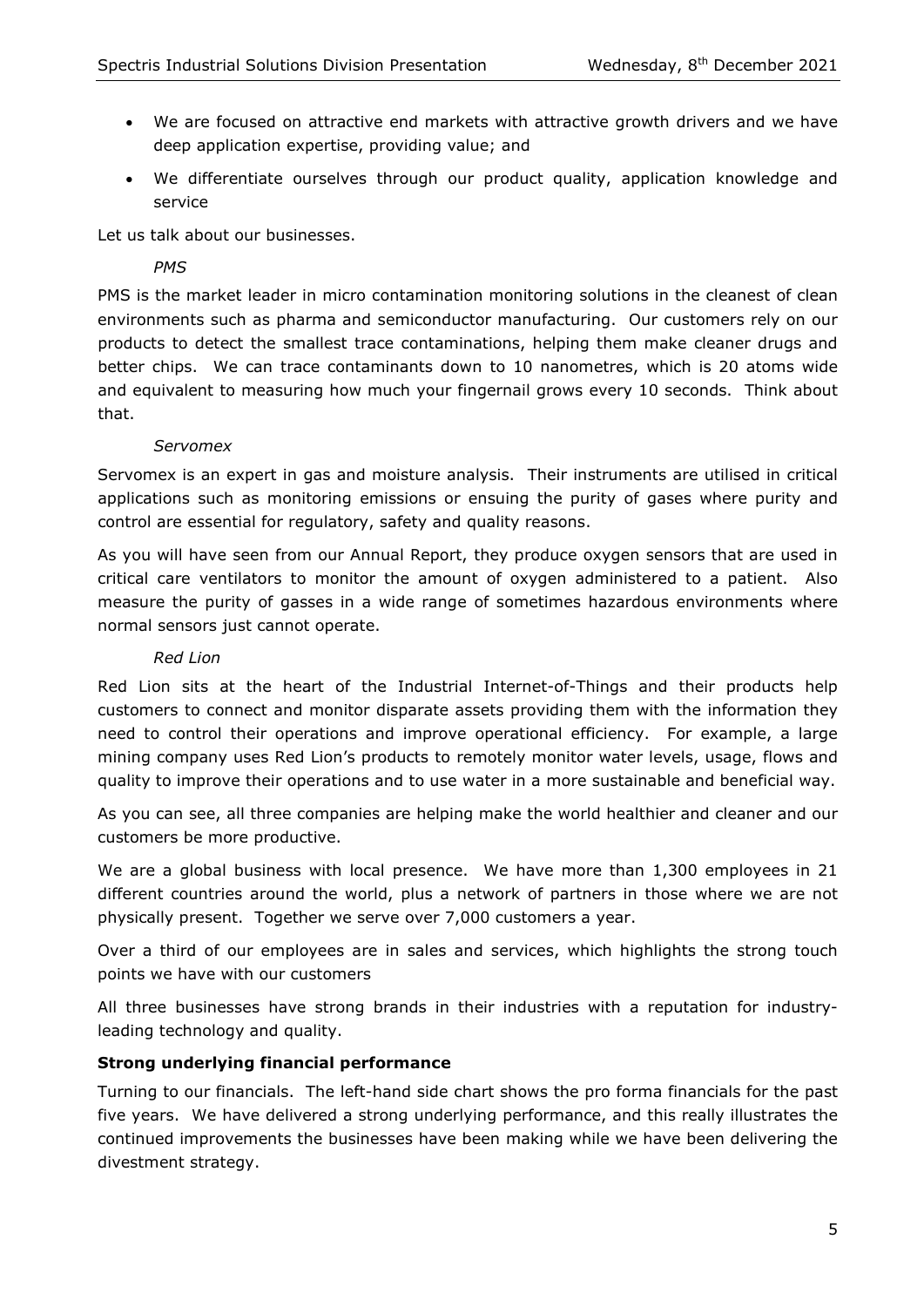Sales have grown progressively through 2016 to 2019 with a compound annual growth rate of 10% and we are very resilient against the backdrop of COVID.

In 2020, sales only declined 8%, 9% on a like-for-like basis, and orders were only 3% lower like-for-like. Year-to-date, we are up 11% to-date, so we have seen a good recovery getting back to pre-COVID performance. This reflects the growth in our end markets but also continued investment in our businesses.

For example, PMS introduced 20 new products in 2020-2021 with another nine planned for next year. Both Red Lion and Servomex have completed product line refreshes and are executing on additional new product launches.

We have also been driving improvements in operational performance, as you can see in the margin expansion. This reflects the implementation of the profit improvement programme, as well as the deployment of Spectris Business System and pricing power from the new product introductions.

The right-hand side shows the splits by business, geography, route-to-market and between instrument and services. Our three businesses are roughly equally sized with PMS and Servomex very similar in terms of geographic focus and routes to market, as well as sharing other characteristics. Red Lion partners with more resellers and is very strong in North America.

I am excited about the opportunities for further growth and margin expansion, whether through growth in Europe, increasing our direct sales or increasing revenue from service. As mentioned earlier, I love service, supported by continued new product development, deploying a digital strategy and driving the Spectris Business System.

We are also looking at inorganic opportunities to invest in the businesses, to fill targeted gaps in our product portfolio and to expand into adjacent markets and technologies. While I cannot go into specifics, the focus is on synergistic acquisitions where we can leverage our existing businesses to increase value which are closely aligned to our vision and focus.

#### **Well-positioned in attractive markets**

Our businesses are positioned in a number of attractive end markets with high growth supported by a number of sustainability trends

For example, in Pharma:

- More widespread access to healthcare;
- More localised production to ensure security of supply;
- Increasing regulatory security and the need for data integrity; and
- Pharma companies being more receptive to automation. We are seeing the market grow at around 5% and 7% over the next several years.

In semicon:

- Localising production is also a trend, for example, with major US fabs now being built;
- Rising demand for advanced chips with greater processing power;
- Increasing desire for consumer electronics; and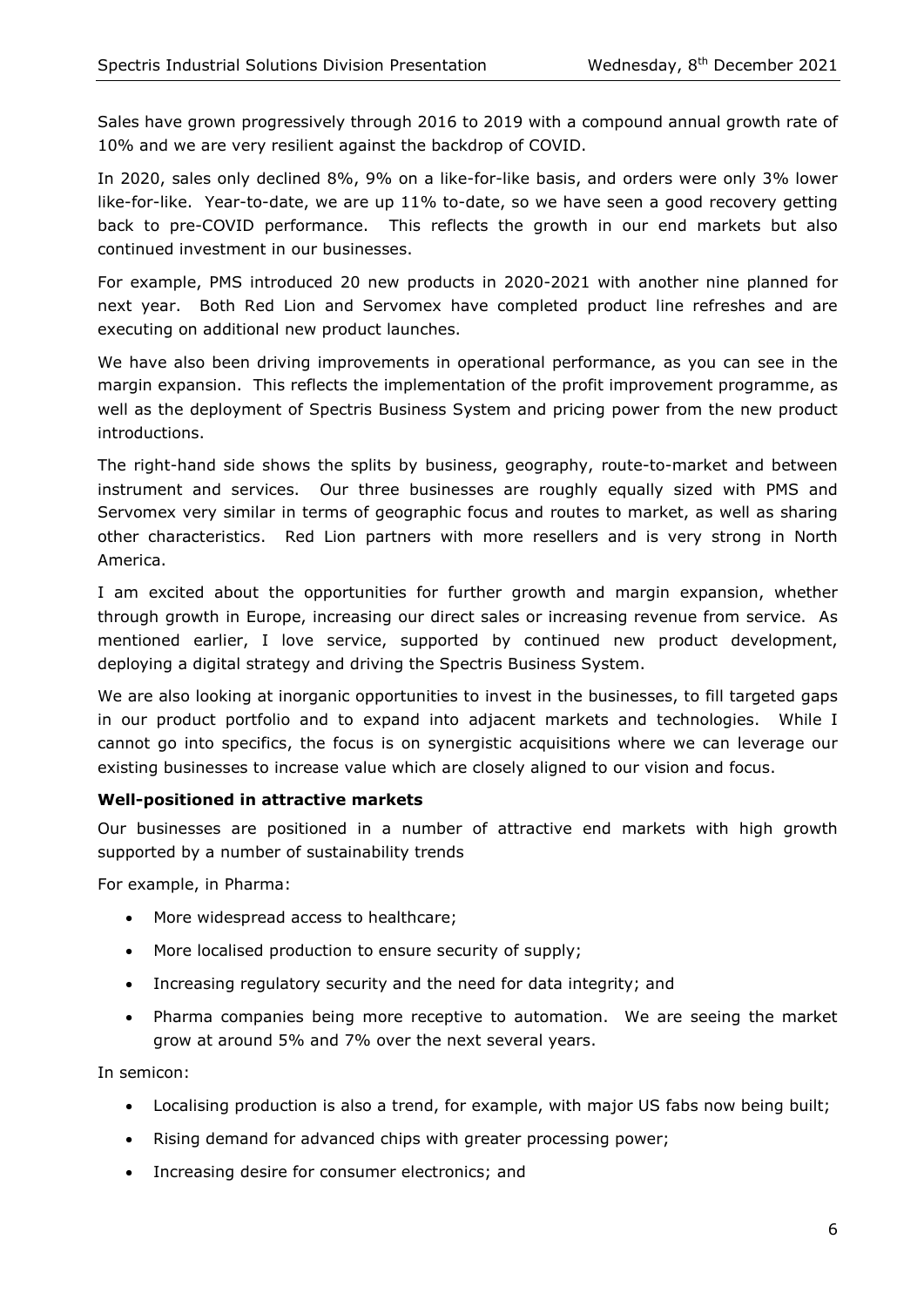• We are seeing this market grow around 6-8% over the next three years.

In the energy sector, the climate challenge is driving a need to reduce emissions, meet net zero targets and be more efficient with resource use, with increasing regulatory controls around this. It underpins the growth that we are seeing of 4-6% over the next several years.

Factory automation is ever more prevalent with ever greater demand to connect assets and access information to understand and control the performance of production process, compounded by:

- More remote working with more disparate assets;
- With more advanced process instrumentation; and
- An increasing focus on productivity growth and yield management with impacts on waste and safety.
- We see this growth of between 5-8% again over the next several years.

So overall, we see these businesses growing well above that of GDP, driven by both strong market drivers and the additional initiatives and investments I talked about earlier.

Let us look at each business in more detail.

#### **PMS – contamination monitoring in high growth markets**

We will start with Particle Measuring Systems. PMS is the technology leader in particulate contamination monitoring. PMS was founded in 1972 and invented laser particle counters.

Its technology can measure extremely small particle sizes as small as 20 nanometre in water and 20 nanometre in air molecular contamination concentrations in parts per trillion. PMS is organised around two key end markets, where purity and sterility is critical to the manufacturing process. The cleanrooms are controlled environments where product quality can be impacted by contaminants

In their Electronics business, which is 50% of their sales. As an example, PMS instruments ensure ultra-high purity gases for semiconductor manufacturing and production of electronics such as LED and LCD displays. Or ensuring ultra-pure water for critical cleaning/rinsing steps in the semiconductor processing.

In their Life Sciences or Pharma business, our instruments and real time monitoring systems are used by aseptic pharma manufactures to monitor airborne particles and undertake continuous air sampling. This helps eliminate process contamination and meet regulatory requirements.

PMS has recently won the Pharma Innovation Award for the IsoAir Pro product. This award is given by the Pharma Manufacturing Journal and is of one of many awards PMS has received for product innovation.

#### **Technology leader in ultra-purity solutions**

So what are the key drivers for customers to invest in our products?

Contamination or poor-quality inputs can cause yield loss, product degradation and loss of process control. Customers need the highest sensitivity instruments to help maximise yield and productivity, measuring where the products are exposed to enable fast decision making.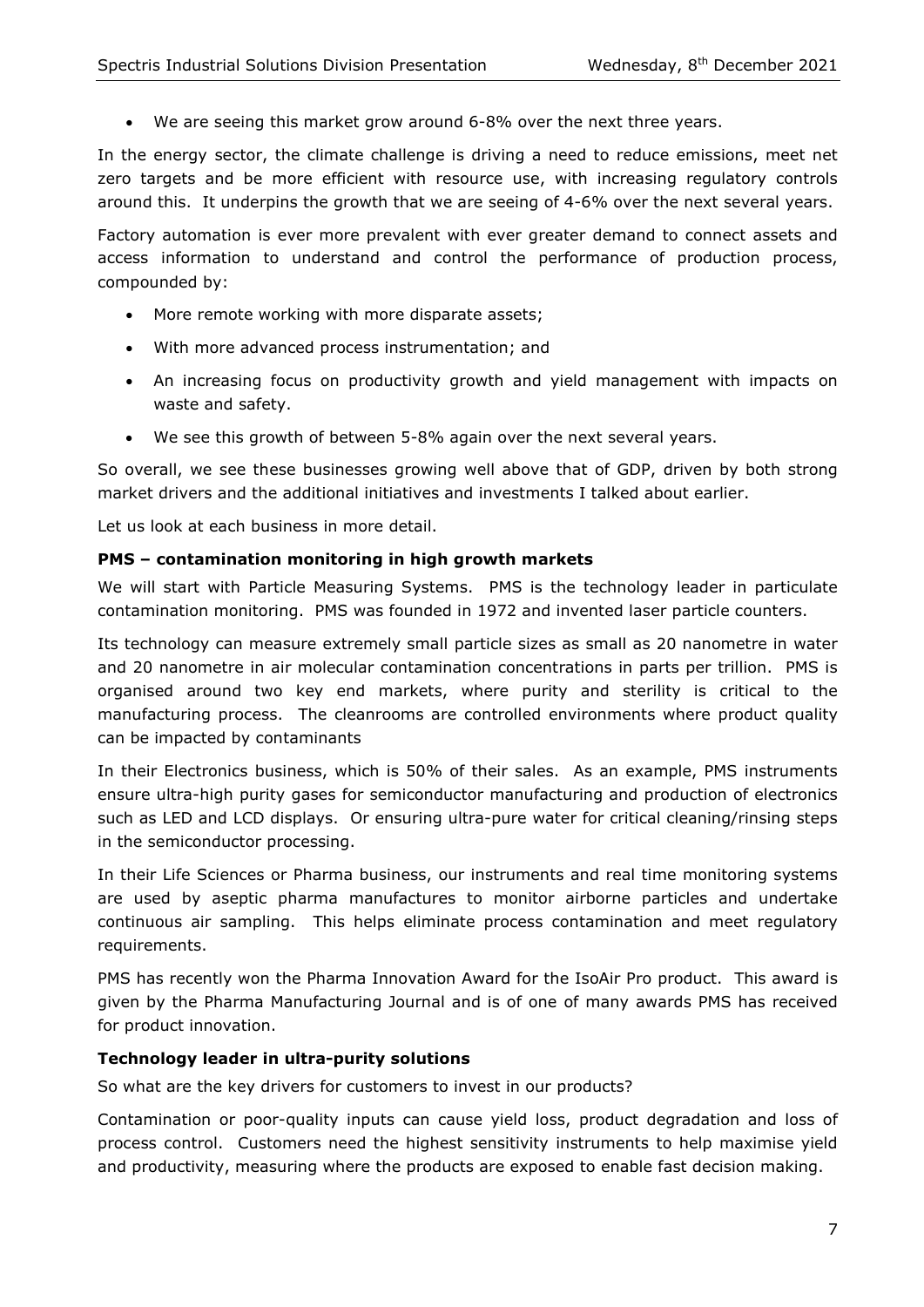In pharma, sterility assurance is critical to product safety and ensure customers meet regulatory requirements. As well as instruments and systems, PMS offers advisory services, supporting aseptic pharma manufacturers at every step of the process. They really understand the regulatory requirements and provide end-to-end solutions, a real competitive advantage versus peers

Customers come to PMS for their superior technology, with market leading levels of precision and sensitivity, giving customers a piece of mind.

Quality and reliability. PMS sets the standard for contamination monitoring by first designing reliability into its products and advisory services and their expertise. Its people are recognised as thought leaders. They actively participate with customers and industry standard committees to understand the evolving challenges they face.

They have an ongoing interaction with regulatory agencies ensuring continuous knowledge of new industry requirements, providing expert knowledge to support all stages of production. As a result, we stay close to our customers and add value working in partnership with them

#### **Market leader with potential for further growth**

The high-purity contamination monitoring market totals around \$2 billion. In its served market, PMS is the market leader, operating in a premium niche of the market given its high precision technology, expertise and breadth of offering.

Its market share is around 30% and it is a widely respected brand, given its high-end offering, which also supports good margins, as well as a growing underlying market. There are a number of adjacencies, such as bio-decontamination and environmental monitoring to expand into that can support this growth.

#### **PMS case study**

This case study is a great example of PMS working in partnership with one of our customers, AST. AST supplies aseptic filling and closing machines for sterile life sciences products. Its customers require a flexible, reliable and safe aseptic and pharmaceutical processing solution to bring their products to market quickly, but most importantly, safely, and in accordance with regulatory controls and Good Manufacturing Practice compliance.

AST has partnered with PMS so its contamination monitors are placed in AST's aseptic filling machines, providing them with a fully integrated system. This fully integrated solution reduces risk, ensures the quality and safety of the product and that it is in full compliance with regulation.

#### **Servomex: Gas analysis solutions aligned to markets and applications**

Now Servomex. Founded in 1952, Servomex is a premium player and experts in gas analysis sensing solutions that measure the composition and level of major gases used, produced or manufactured by global industries.

Servomex products tell you what gases you have, when you have it, and how you can use that information to improve your process control, quality, safety, emissions management or combustion control, all very important information.

Gas analysers can measure gas concentration across a wide range, from complete purity to tiny traces. Applications looking to control processes for safety and efficiency need to ensure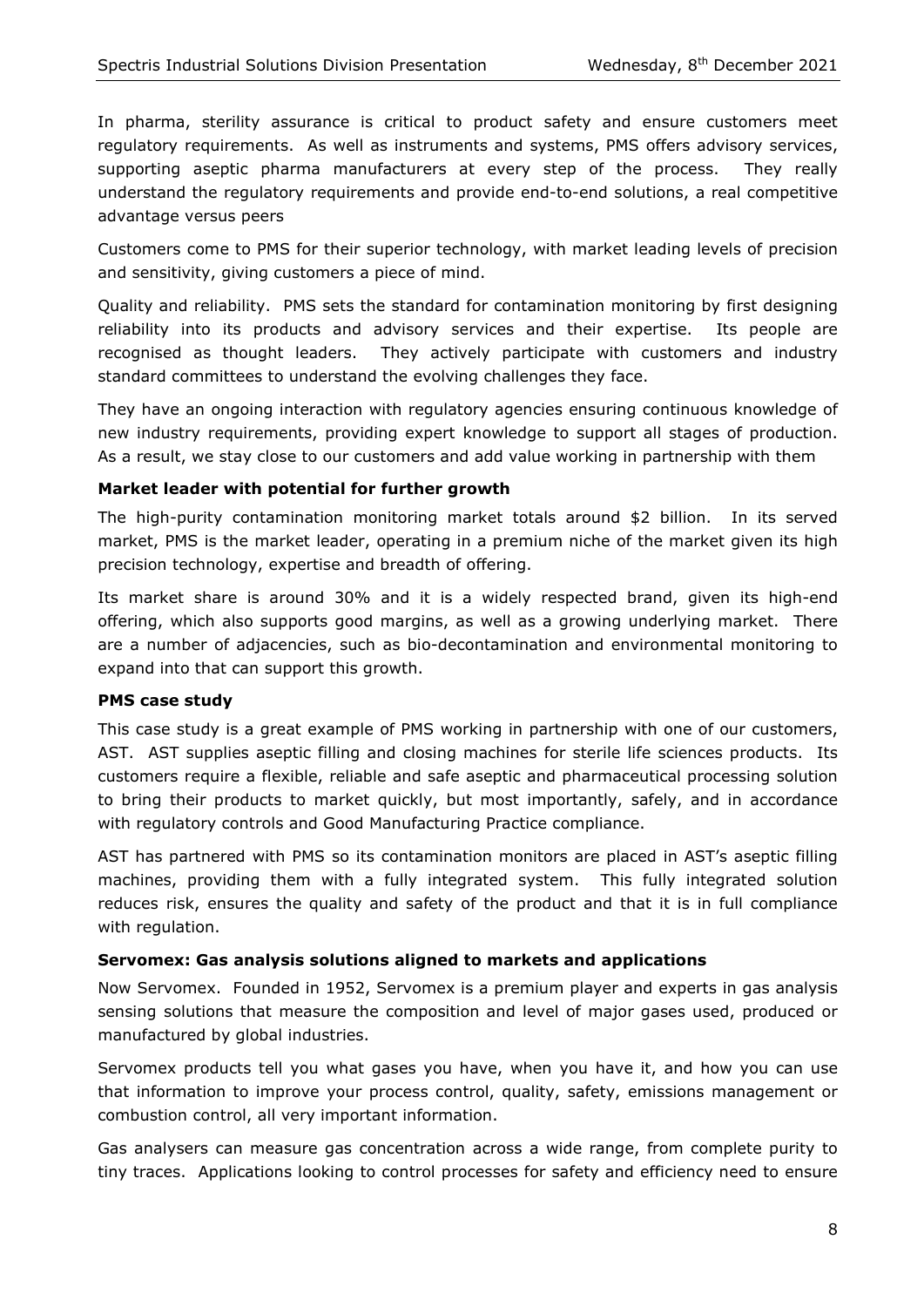that the gas concentration or percentage stays within a certain level. Gas purity measurements, need to measure ultra-trace levels of contamination to ensure the required purity.

Parts-per-trillion levels is equivalent to taking all the water from 20 Olympic swimming pools and being able to detect one single drop of food colouring in it. Think about that.

Servomex is organised across three applications. One is Hummingbird, which represents 20% of sales, and are sensing technologies for medical and industrial applications. For example, its oxygen sensors are used in ventilators which saw a rapid increase in demand last year for COVID treatment, like with GE Medical.

Purity & Specialty. Applications for high purity gas analysis, for example, in semicon manufacturing or air separation applications, working with customers like Samsung and Intel.

Our Industrial Process and Emissions, what we call IP&E, primarily in oil, gas and petrochemicals process and safety applications and the combustion cycle in power generation and manufacturing processes.

#### **Helping customers be cleaner, safer and more productive**

Servomex products and services help its customers with process control, quality, safety and efficiency. It also helps customers monitor and control emissions and manage combustion processes for safety and resource efficiency.

With regulatory compliance and environmental concerns high on customers' agendas, Servomex instrument and systems assure their processes are compliant and safe and help improve operational productivity.

The variety of sensors and measurements that Servomex offers is a major competitive advantage and many applications require accurate stable gas analysis at extremely low detection limits. Servomex offers a single supplier solution for ultra-trace analysis.

We supply the widest range of gas analysers available from a single manufacturer, with a total of over 40 products utilising 14 different sensing technologies. Instead of choosing from just two or three sensing technologies to resolve an application challenge, we can apply the most accurate and cost-effective solution from its entire range.

This underpins our reputation as a gas sensing technology expert. It is the market leader for paramagnetic oxygen measurement, as well as application experts in gas analysis.

In addition, its depth of system and service capability is also a key attraction. Its portfolio also includes customised system builds and flexible support packages alongside technical support and training to ensure optimum analyser performance from the outset.

Development of a Servomex system requires genuine partnership between the systems team and our customers.

#### **Differentiated premium offering**

Servomex operates in a £600 million served market in which it has around an 8% market share. However, Servomex does not compete with the industrial automations companies who offer high volume and less critical applications and differentiates itself in the premium end of the market, supplying customers with the higher precision they need.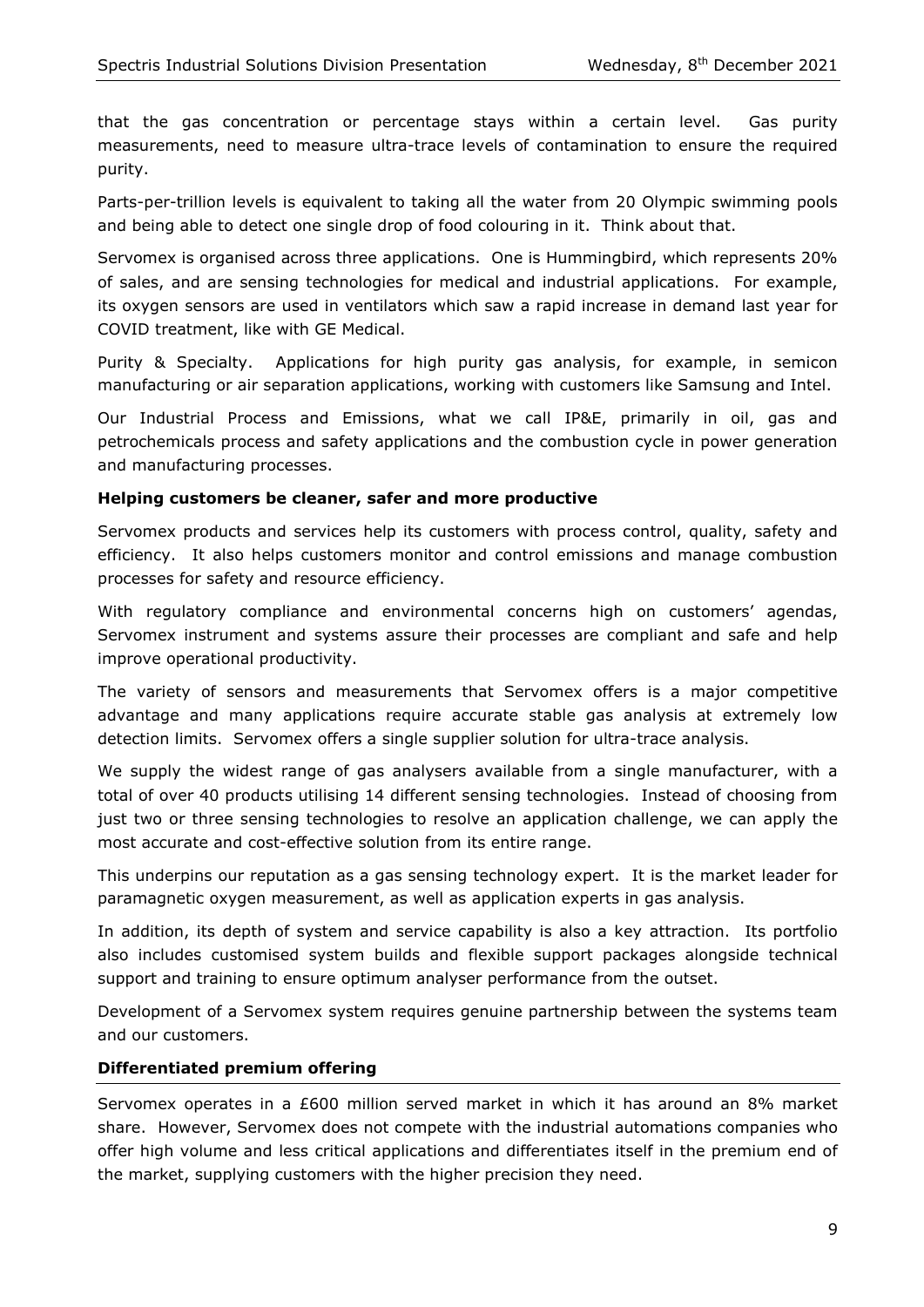If you were to look purely at this segment, then the market share would be much higher. The wider process analyser market is much larger in scale, providing the opportunity to expand into attractive adjacencies.

#### **Servomex case study**

Many of Servomex's IP&E customers operate in hazardous environments. Gas monitoring and control in these scenarios is therefore critical to safety. It is also important from an environmental point of view, ensuring lower emissions and better resource use.

In hydrocarbon processing and power generation applications, process heaters and furnaces are integral. They allow fuel and air to react together and produce extremely high gas temperatures. In doing so, they use large quantities of fuel, generate emissions and can create a safety hazard for plant and personnel.

Servomex's FluegasExact and Laser 3 Plus Combustion are highly accurate, responsive gas analysis technologies. They measure oxygen, carbon monoxide, methane and other combustibles to help optimise the air-to-fuel ratio to control the combustion process. Excess oxygen would lead to reduced efficiency and increased emissions.

Keeping the combustion reaction at the optimum point therefore ensures safe operation, improving efficiency, while also reducing both fuel cost and emissions, and ensures compliance with regulations.

### **Red Lion - Focused on two primary industries**

Since 1972, Red Lion has provided access to industrial information through automation and networking hardware, enabling communications to disparate plant assets and/or remote installations.

Its products include routers for industrial connectivity, ethernet switch products, humanmachine interface products and panel meters. These products enable customers to connect, monitor and control their processes remotely, enabling companies to harness real-time data visibility to drive productivity.

Red Lion is focused on two segments:

- Factory Automation, and it is split between automotive and food and beverage.
- Infrastructure, where assets are dispersed geographically such as water & waste water, power transmission and distribution, upstream oil & gas and transportation.

#### **Industrial connectivity driving growth**

The expanding IIoT trend, remote working and more advanced process instrumentation are all driving the growth for these products. Customers want to better understand and control how their processes are running to drive improvements in performance and predict problems and maintenance requirements ahead of them occurring.

They need to be able to:

- Connect multiple types of equipment and systems;
- Aggregate real-time data; and
- Have that presented in a readily understandable format.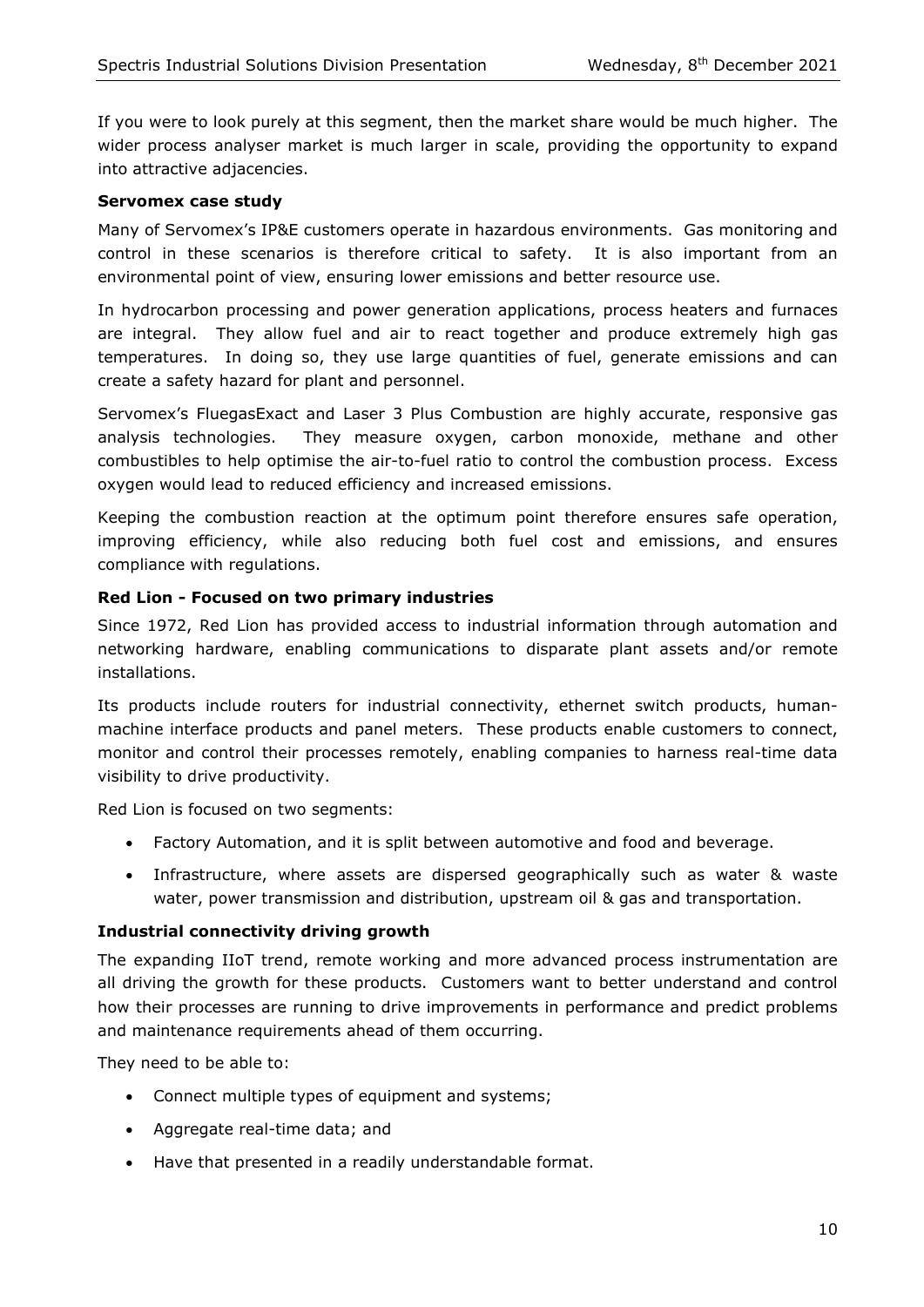Data is required and information is invaluable.

Red Lion provides high quality, easy-to-use products which can seamlessly integrate customers' existing systems. Red Lion's USP is able to translate data from all industrial supervisory control and data acquisition and PLC systems. It is agnostic of who provided the industrial control system to its customers. This is supported by its responsive customer service and tech support. These are why customers come to Red Lion.

In its core North American market, there is a strong brand awareness, and here it is the market leader in the panel meter product segment, having won the Control Design Magazine's Readers' Choice Award in this category for 21 consecutive years.

#### **Fragmented market provides opportunities**

If we look at the market it operates in, it is sizeable, and growing. It does come up against some large-scale providers, with a full product range operating globally. However, that is not who we compete with. Our focus and value is our ability to connect devices from multiple suppliers, seamlessly and that underpins our strong reputation in North America.

It is a highly fragmented market, which provides opportunities. Red Lion is also looking to expand further geographically into specific markets in Europe and Asia.

#### **Red Lion case study**

In this case study, Red Lion worked closely with a food packaging equipment OEM, who needed an architecture to access real-time data globally to assess and monitor its performance.

The existing setup did not allow the monitoring of real-time data, inhibiting its ability to improve efficiency. It required local access to operational data, but without access to private machine data. It also wanted to significantly reduce its maintenance costs.

FlexEdge, one of Red Lion's new advanced automation devices was installed at the machine layer, connecting and communicating with multiple different PLCs and then configured the different datasets to the required destinations so that the data privacy was maintained.

As a result, the OEM eliminated \$1 million in annual licensing fees. Importantly, it had the real-time data needed to monitor operational output and increase efficiency, allowing it to further reduce its cost base.

#### **Summary - Three attractive businesses**

So we believe we have three attractive businesses with good organic growth and margin prospects, with the ability to compound growth through M&A.

PMS provides leading high-precision monitoring solutions and advisory services in two high growth areas. Given its technical leadership, it has strong sustainable margins and opportunities for further growth.

Servomex supplies differentiated premium gas analysis products and systems, combined with application knowledge and customer intimacy, and is well-positioned in a growing market. The markets it serves are underpinned by attractive regulatory and environmental drivers, again with opportunity to expand into adjacencies.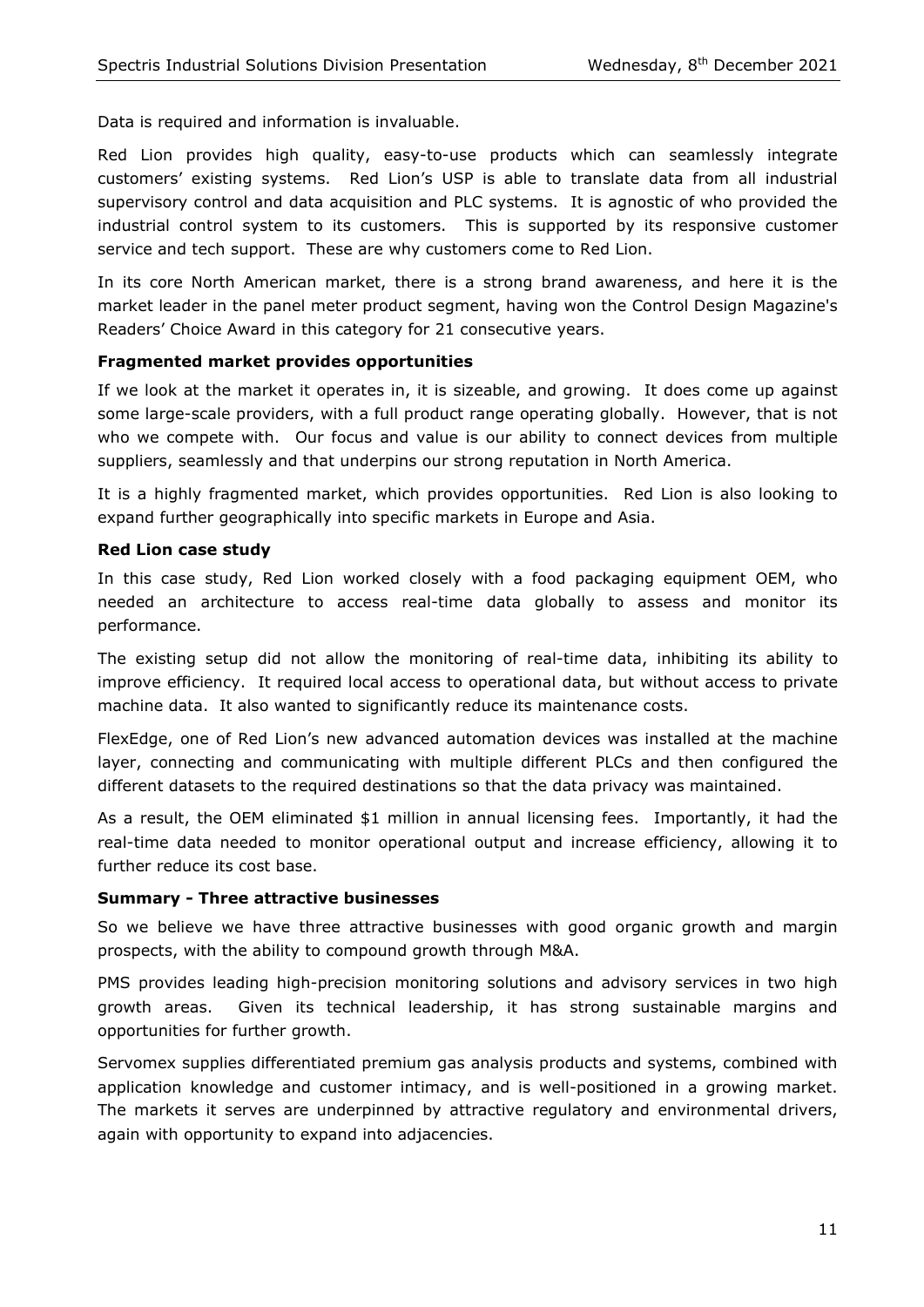Red Lion provides products which help customers connect and monitor different technologies in an easy way. It operates in a highly fragmented market and again has the ability to grow.

We continue to develop our M&A pipeline, and evaluate and engage with potential targets to scale the businesses individually or in combination. There are some targets that provide the potential opportunity to assist both PMS and Servomex and to build an even stronger portfolio of premium, in-line sensing and monitoring capability.

## **A scalable model with high growth potential**

As you will have seen, we have three really fantastic businesses, who all have differentiated offerings and serve attractive markets, which are underpinned by attractive trends.

We have delivered strong financial performance and we will continue to grow, expand our margins and gain market share to make us the leading provider of high-precision in-line sensing and monitoring solutions.

I would also like to say how excited I am to be here to help these businesses achieve this. Our vision is to be the leading provider of high precision in-line sensing and monitoring solutions. We have differentiated products and services. We support our customers and work with them to solve their challenges.

We will leverage the expertise across the Group:

- Driving the Spectris Business System;
- Building our service organisations;
- Providing analytics to improve customer performance;
- Continue the investments in new technologies; and
- Execute on our inorganic strategies to drive growth.

Thank you for your time. We are really excited about our future.

## **Conclusion**

Andrew Heath

#### *Chief Executive, Spectris plc*

Thank you, Mary Beth. So in summary, we have delivered on the disposal programme, significantly simplifying and refocusing ISD, as well as the Group portfolio. Industrial Solutions is now made up of three high-quality specialist businesses, which we have profiled today. Going forward, ISD's focus will be on building on our strength in high precision, in-line sensing and monitoring solutions, based around PMS, Servomex and Red Lion.

Our strategy remains to invest organically to grow these businesses, and to also pursue M&A to compound growth and build scale. In the meantime, we will also take steps to run ISD as a more integrated division. We will retain the business units and brands, while looking for opportunities to leverage the existing infrastructure and drive efficiencies.

This will involve some restructuring, including: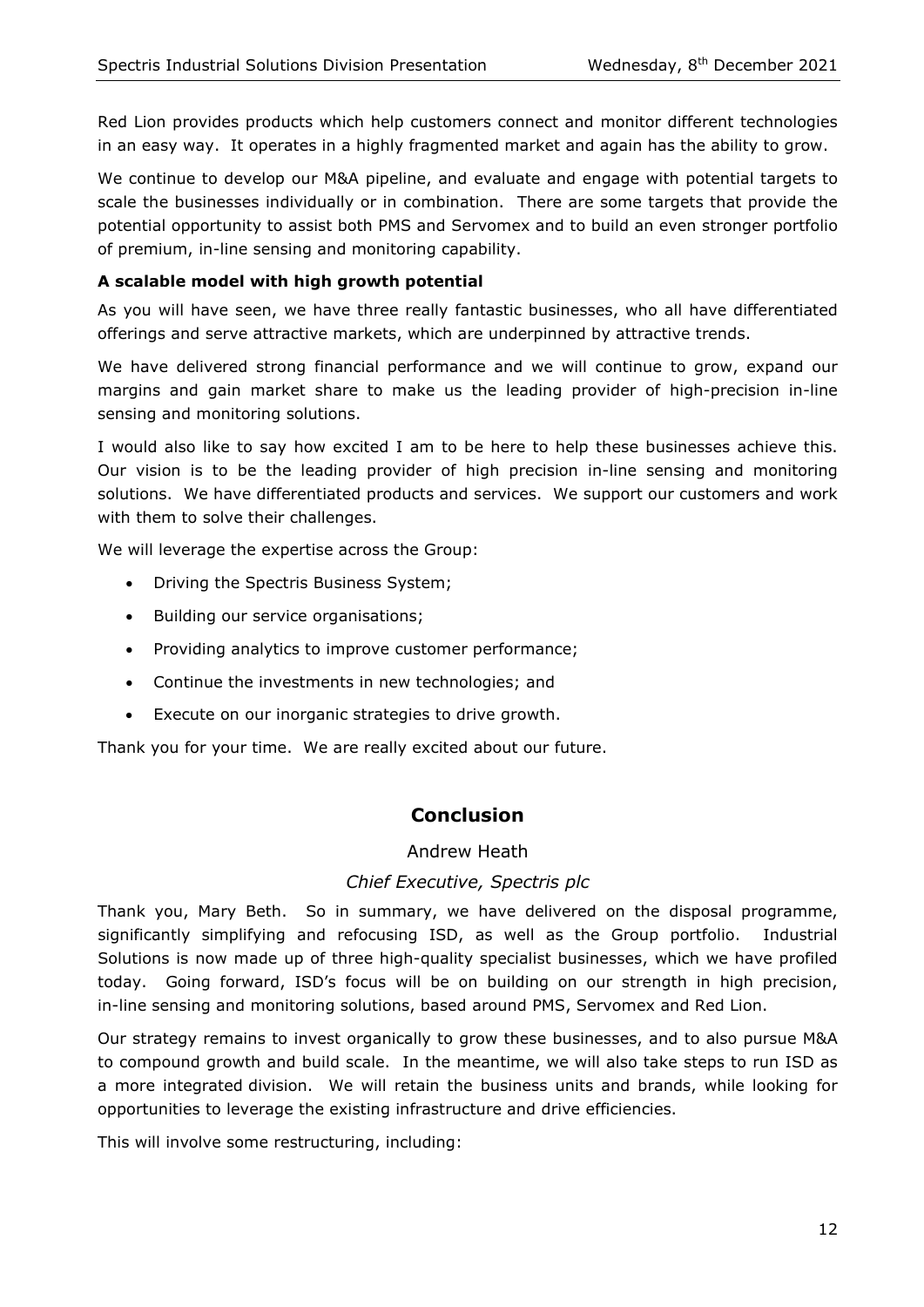- Leveraging common channels to market where they exist and make sense across PMS and Servomex;
- Leveraging our service infrastructure;
- Building service as a key competitive advantage across the businesses; and
- Strengthening the deployment of the Spectris Business System in back office and manufacturing processes.

Thank you for listening. We are now very happy to take your questions.

## **Q&A**

**Jonathan Hurn (Barclays):** I just had a few questions, if I may. Firstly was just on the margin. Can you just give us a feel for the margin by the various businesses? Looking forward, which one of these businesses do you feel has the greatest upside? That was the first one.

**Andrew Heath:** Jonathan, thanks very much for your question. We are not going to disclose margin specifically by the businesses. However, suffice to say they are all high margin businesses. They all are either above 20% today or have the absolute potential to be above 20%. As we profiled earlier, the net of ISD as a group is above 20%.

We continue to invest in the businesses actually quite heavily. All the businesses have strong organic development roadmaps. We have been investing in Red Lion through a complete product refresh that Mary Beth took you through. Within PMS, we are continuing to invest in making sure we retain our leadership positions in terms of that level of precision and accuracy of measurements. Likewise, across the Servomex portfolio, we are making investments, including next generation gas analysers.

From year-to-year, the profile within each of those businesses can vary a bit depending on just where we are in the phase of some of our investment to say, overall, we certainly see the ability for the Industrial Solutions division to certainly be stay above 20%. As we deploy the Spectris Business System, we will use that to driver further efficiencies.

**Jonathan Hurn:** Just thinking about it going forward, I think if you look sort of pre-2020 and look at 2018-2019 in terms of that margin with increasing roughly 250 basis points a year, obviously, 2020 was impacted by COVID. As you look forward 2022, can you feel that you can regain some of the momentum that you saw in 2018 and 2019 in terms of the growth?

**Andrew Heath:** Yeah. Absolutely. I mean, these are high-quality specialist businesses which as Mary Beth has profiled. Our customers come to because of the level of precision we can offer, the flexibility and ability to integrate our instruments into the manufacturing process clearly from Red Lion's perspective. As you saw in our trading updates earlier through the year, the order intake has been very strong and that certainly has been the same case within Industrial Solutions. Mary Beth, you may well add your own flavour to that?

**Mary Beth Siddons:** I think the specialty, the applications, the service offering, the advisory services, I think that there is lots to look forward to as we enter 2022.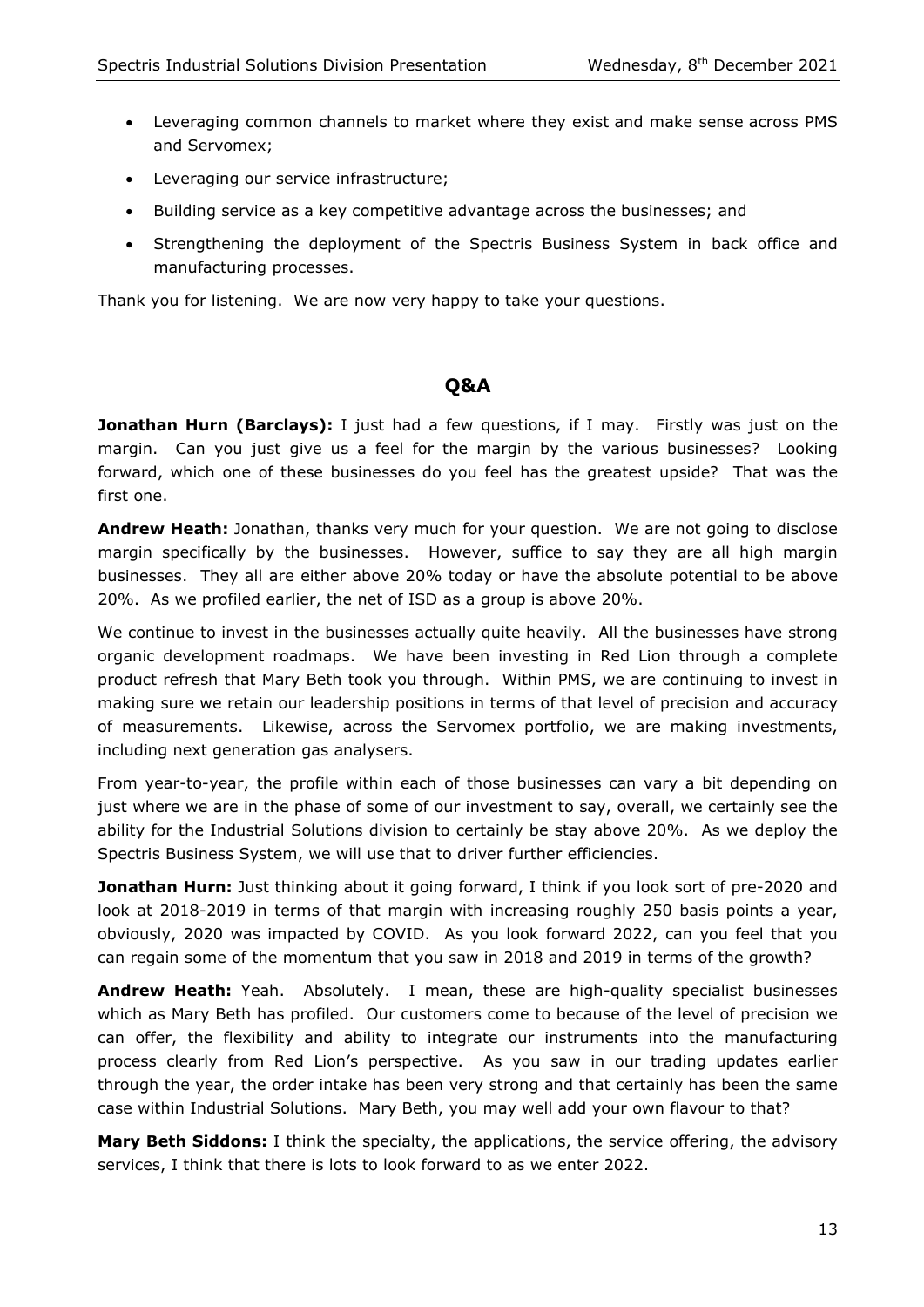Jonathan Hurn: That is very clear. The second one, can I just ask about acquisitions. Obviously, you talk about the pipeline. If we look at that pipeline, there is some quite big acquisitions out there that could potentially make one of these businesses into a platform business and take it out of the Industrial Solutions portfolio?

**Andrew Heath:** Well, so our strategy absolutely remains in place in terms of continue to invest, as I said, just in terms of our organic offerings but also to sort of seek out good M&A to further scale the businesses, compound growth, and to create either, depending on the nature of the particular target, the businesses have potential to be platforms in their own right or ideally collectively because as we have now down the portfolio within Industrial Solutions, there is clearly a lot more overlap, particularly between PMS and Servomex.

If we can find good acquisitions that can complement both businesses, then that really strengthens our position in high precision in-line sensing and monitoring. That is very much our focus going forward. The strategy remains. It really, Jonathan, depends on the nature of the M&A that we could potentially transact on in terms of then really determining what the structure and shape of Industrial Solutions will be going forward.

However, as you say, I mean, there are plenty of opportunities out there; but the precision end of the market, it is less consolidated. If you look at the general sort of in-line process sensing and monitoring market, there are some players in the generalist space, big industrial companies. What differentiates us is really, we pick those specialty part of the markets that require the highest level of precision, require the premium products where we can build strong positions that are then defendable. That is the nature of the businesses that we are looking to acquire with exactly the same business exposure and business model.

As you look to the market share graphs, you can see that. If you break that down at the sort of high precision end, it is quite unconsolidated. Customers come because they need a certain level of precision. They need a certain analysis for performing certain measurement. As such, it is very technology specific in terms of which is the best technology to deliver that measurement. That gives us opportunity to build out the portfolio of ISD along those lines.

**Jonathan Hurn:** If I can squeeze one final one in. If you look at those growth rates that you put out there, obviously if you take the weighted average of those by the end markets. That should imply a level of around about 6%. As you look to FY22, is that a level that you feel that you could at least be within Industrial Solutions, or there is supply chain issues maybe within Red Lion but Semicon or something that maybe stops you hitting that around about 6% growth?

**Mary Beth Siddons:** Thanks, Jonathan. I think that we are fairly confident that those are achievable growth rates, given where we are at today and the markets that we find real attractive and our growth rates look like for sure they will continue into 2022.

**Andrew Heath:** Yeah. I think your question is also, Jonathan, on a through-cycle basis. For 2022, given our order intake during this year, we are well placed going into 2022. We are going to carry a much larger opening order book into 2022, which positions us very strongly for sustained growth next year.

The semiconductor market is still very buoyant. We are still seeing very strong demand in pharmaceuticals, certainly in the aseptic lab market. Whilst in Servomex, our oxygen sensors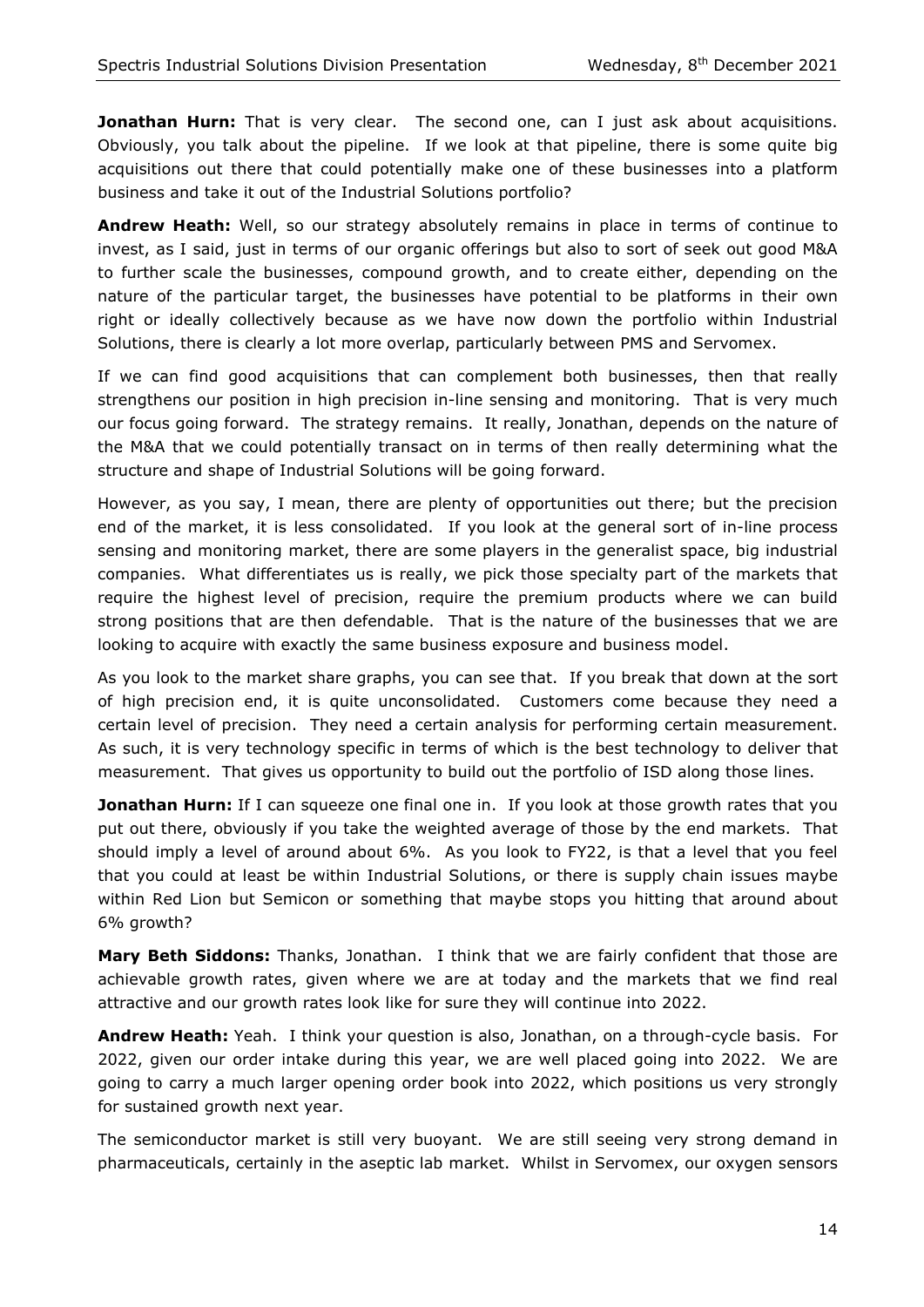had a big boost last year because of ventilator manufacturing under COVID, that actually sustained at higher levels than anticipated this year and we have also been able to put the Hummingbird oxygen sensors into other markets.

We are seeing the energy markets now back into positive territory. There is certainly some good momentum there going into next year.

**Mark Davies Jones (Stifel):** Can I ask a little bit further on the criteria for what you retained and what you sold, because some of the sold businesses are obviously quite well positioned in their niches as the exit prices indicated. Of what you retained, from what you have said, it is much easier to see how PMS and Servomex fit together and fit with your overall strategy in terms of precision relatively small niches, relatively small market shares. Red Lion sits slightly differently, I think, in terms of how it addresses this market and where it is positioned in the value chain and it seems to be a bigger market overall. Why does that make the cut on some of the other slightly more specialist companies not?

**Andrew Heath:** Yeah. Thanks for your question, Mark. I mean, when we did the initial analysis back in 2018-2019, as we said at the time, we very much looked at the relative positions of all our businesses in terms of their positions in the market, the nature of the competition, the growth prospects, the growth underpins and certainly the relative strength of each of those business.

In some ways, it will be a long answer to go through blow by blow. Like a company like BTG, for instance, which is the first business that we sold, high margin business, very good business, done well over many years. However, one, that business really, its genesis was in high quality graphic paper which clearly that market is in long-term decline. The business was repositioning itself to being able to access things like the cardboard packaging markets and the tissue market, where the levels of quality control are lower there.

The business itself had 60-70% of the revenue was service-related aftermarket spare parts related, which ordinarily you would say fantastic. We like business like that which we do. However, it was very much driven by their creping blade business which was under quite significant pressure from low cost producers in China and across Asia.

Net-net in balance, as a case study we looked to the business. That business has performed well. It has got very good margins but its prospects for future growth and sustaining those margins was under quite a bit of pressure. Therefore, we felt that it was the right time to sell the business and to maximise value and then recycle those assets.

That is the analysis, as a snapshot we took across all of the business. Without actually going through them individually. However, the ones that we have kept, PMS, Servomex, Red Lion, they all made the cut in 2019 and they still made the cut now. We see that they have got very strong technology, strong brands, strong customer presence, asset-light businesses, high gross margin, good growth prospects and with good sort of market underpins certainly from PMS, it is very much pharma, semicon. That business has grown very strongly even through COVID as a consequence of that.

Likewise, in Servomex, pharma, semicon and then high end of industrial processes, but we see opportunities there in terms of the energy transition away from hydrocarbons. We are going to be using hydrocarbons for many years to come, but there is going to be a transition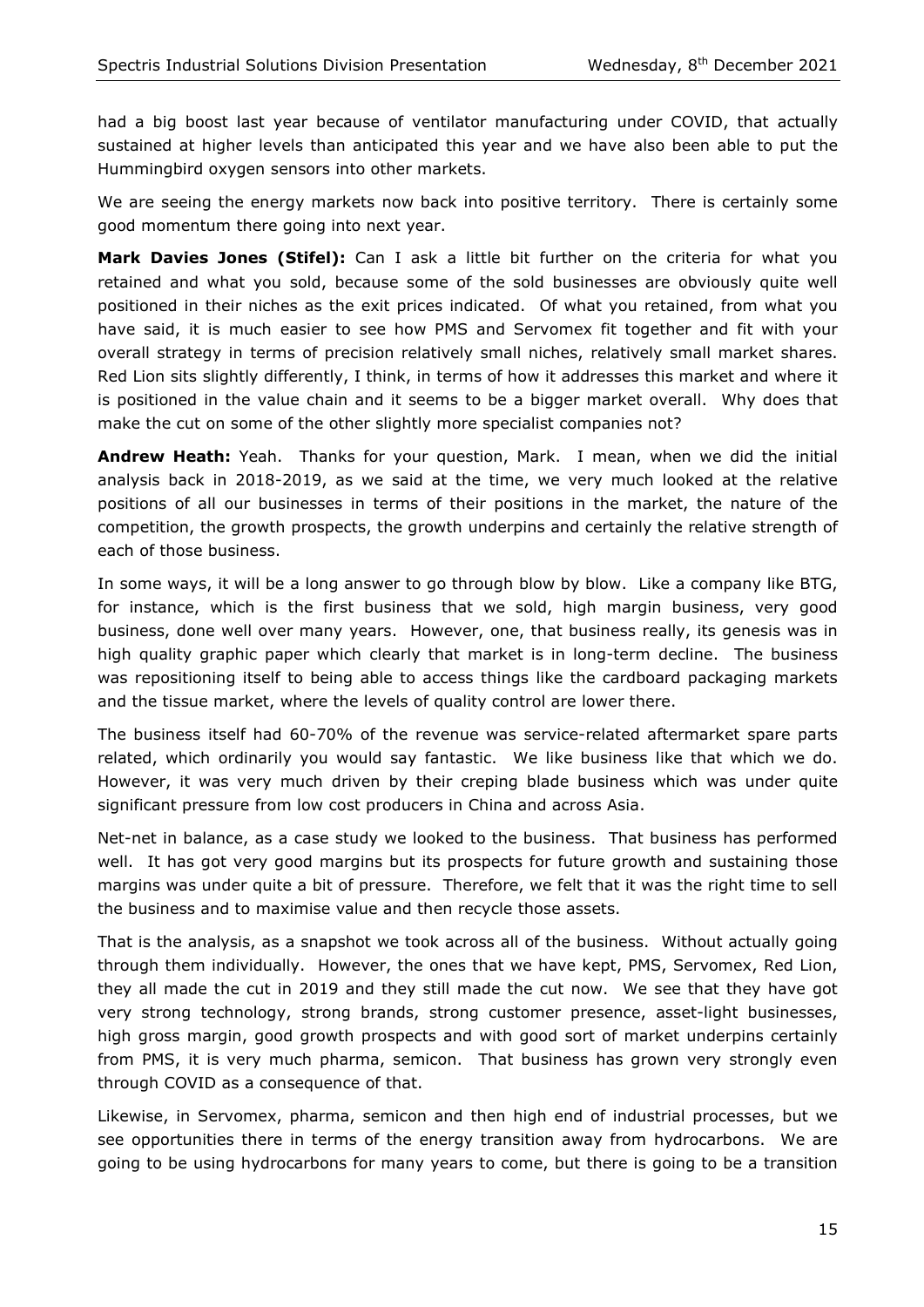and we can play both in the emissions control, combustion control of hydrocarbons, which is very important from a safety and cleanliness perspective. Also, as we look at the whole energy transition, particularly into the blue hydrogen and potentially ultimately to green hydrogen, we see that our capability in gas analysis as being quite critical for that market. The good opportunity for Servomex.

Then within Red Lion, the industrial Internet-of-Things, Industry 4.0, the whole drive to greater connectivity and really understanding what is happening on the manufacturing process in real time, plus as a consequence of the pandemic, for much greater demand from customers for even further remote monitoring. We see that the Red Lion portfolio is very well-suited to really brownfield manufacturing process applications, because there they have USP for Red Lion is that their ability to interface into pretty much 99% plus of the world's SCADA systems, PLCs, remote terminal units. They have all the protocols and you can basically plug and play a Red Lion interface device into a manufacturing process.

You can read other suppliers controller units, provide that information back to the customers so that they can actually interpret what is going on in the manufacturing processes. We use our switches as well within the manufacturing businesses to communicate that data around the manufacturing facility and then also provide that in class-leading monitors and displays, the panel meter business in Red Lion, as Mary Beth said, we have had 20-plus years of continuous awards on that.

Red Lion is a bit of a different business, yes, but again we see from a monitoring solution perspective it has got a strong reputation with strong capability.

**Mark Davies Jones:** Great. That ability to read across all the SCADA and PLC inputs, is that something you think is unique there?

**Andrew Heath:** Well, that is pretty unique to Red Lion. I mean there are others there, but that is really what differentiates us. Certainly, our position in North America I think just underlines the capability of Red Lion. It is recognised in the industry as a supplier that you can buy. You can basically install it and it will plug and play with your existing SCADA, PLC systems.

**Mark Davies Jones:** Great. Just one final detail on that is, is also the biggest end market for Red Lion overall?

**Andrew Heath:** It is one of the big end markets and we are doing some direct sales to some of the larger OEMs. Traditionally, Red Lion is going to market through distribution. It is still a big and important part of Red Lion and that is one of its core capabilities is working its distribution network. However, we also do direct sales to the auto OEMs.

Again, oil and gas industry is a big buyer of Red Lion equipment. Then it spreads across multitude of industrial process all the way across food and beverage to the other end of the spectrum.

**Andrew Douglas (Jefferies):** Three questions for me, please. Can you just give us a feel – and I understand this will change every year given the strength of the businesses – but for a rough operational gearing that we should be modelling for this division if we are assuming, whatever it is, 6-7% growth going forward. Just how we should be modelling that?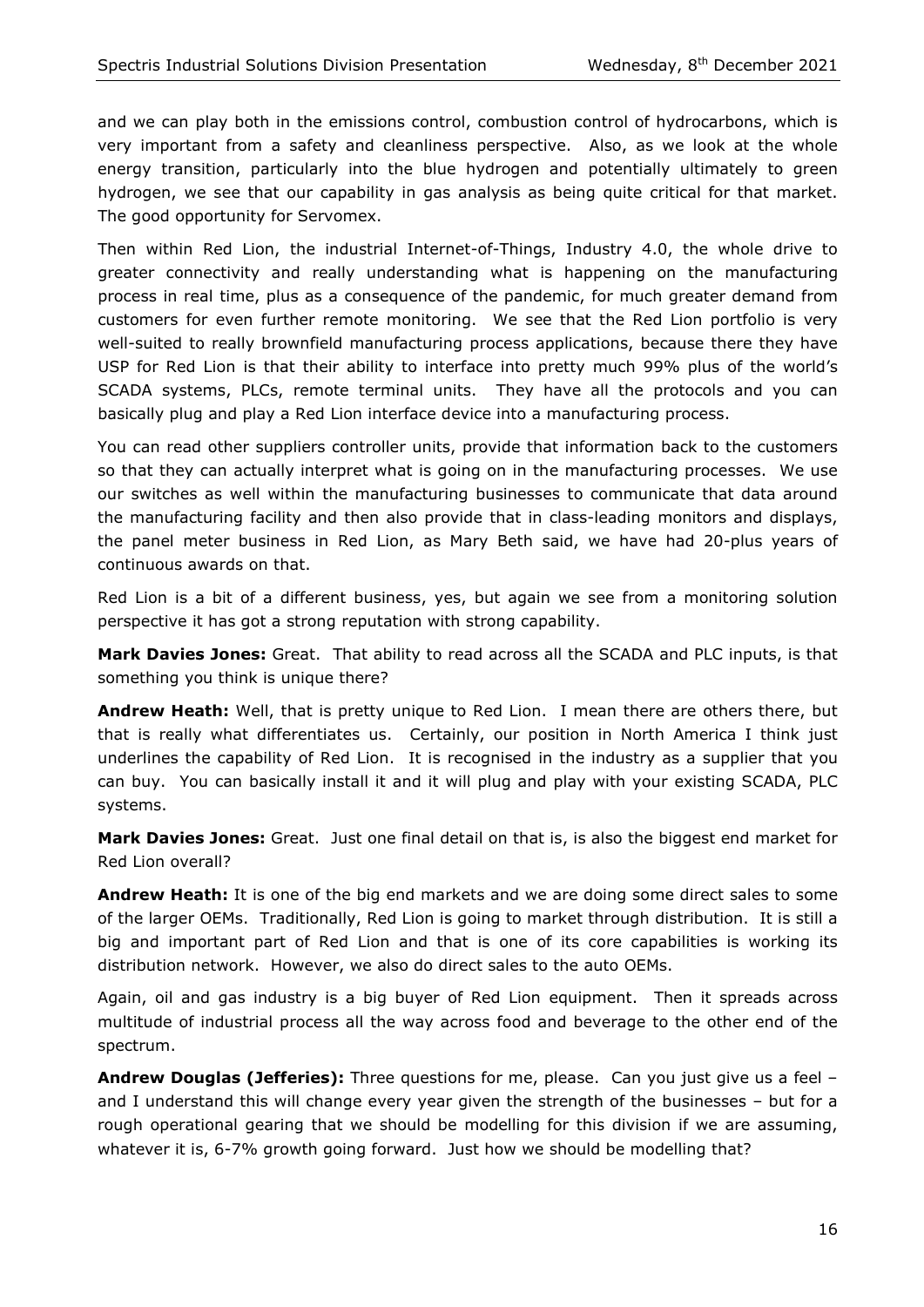Secondly, there was a comment before on product refresh helping margins. Does that mean that going forward you have to continue to be producing 9, 10, maybe even 20 products every year just to keep that margin progression going, otherwise you will have to find other alternatives to improve that margin.

Then that leads me on to my third question. You talk about Spectris Business System deployment. Are we in early days with regards to distribution compared to maybe others or just trying to figure out how much upside there is potentially from the deployment?

**Andrew Heath:** Yeah. I will take the first question and then I will pass to Mary Beth for your second and third questions. I mean, just in terms of operational gearing, the three businesses, PMS, Servomex, Red Lion are all high gross margin businesses, pretty much aligned with the Group gross margin. From a modelling perspective, you could certainly use the Group numbers to model that.

As a consequence, they all have high operational gearing, consistent with the other businesses across the Group.

**Mary Beth Siddons:** Okay. Then the second question, Andrew, around product refresh. For sure over the last couple of years, lots of product launches. I would say that over the last few years, we have invested more in our R&D with these three businesses. The outcome is some nice product launches based on where we see[?] customer, etc.

I think what you can expect from us is some more of that. We have got fairly robust product roadmaps. Now is it going to be in the same quantities? We will see. However, what I think you can also expect from us is to see different types of product offerings. As you know, innovation comes in many, many different types, not just product.

Therefore, we are excited to start to talk about service a little bit more and software. The short answer I guess is, is it going to be the same volume? We will see. However, we should start thinking about innovation beyond just product offering.

**Andrew Douglas:** Yeah. There is a third question. Do you think you need to spend the money better? Or is it a question of just making sure that the products that come out of the hopper are actually the ones that you need to drive this business forward?

**Mary Beth Siddons:** Go ahead, Andrew.

**Andrew Heath:** I mean, we would be very much on the journey of making sure we are spending our R&D dollars better and better. When I came into Spectris three years ago, I commented then that we were spending too much money on sustaining and maintaining some of our older products. As part of that strategy for profitable growth and subsequently we will be managing the portfolio strategy at the Group level in terms of the companies. Within the individual operating businesses and the platforms, they have also been looking very closely at their products and service portfolios and really looking at the 80-20 Pareto of where do we make money, who are our key customers, which are the key regions on some of the older products and services; are we really making the margins that we should be making, should we either be increasing the price or even retiring them or selling them off.

We have been going through that process. Our vitality index is now improving as we talked about I think at the half year. It is hit very much of an inflection point in 2021.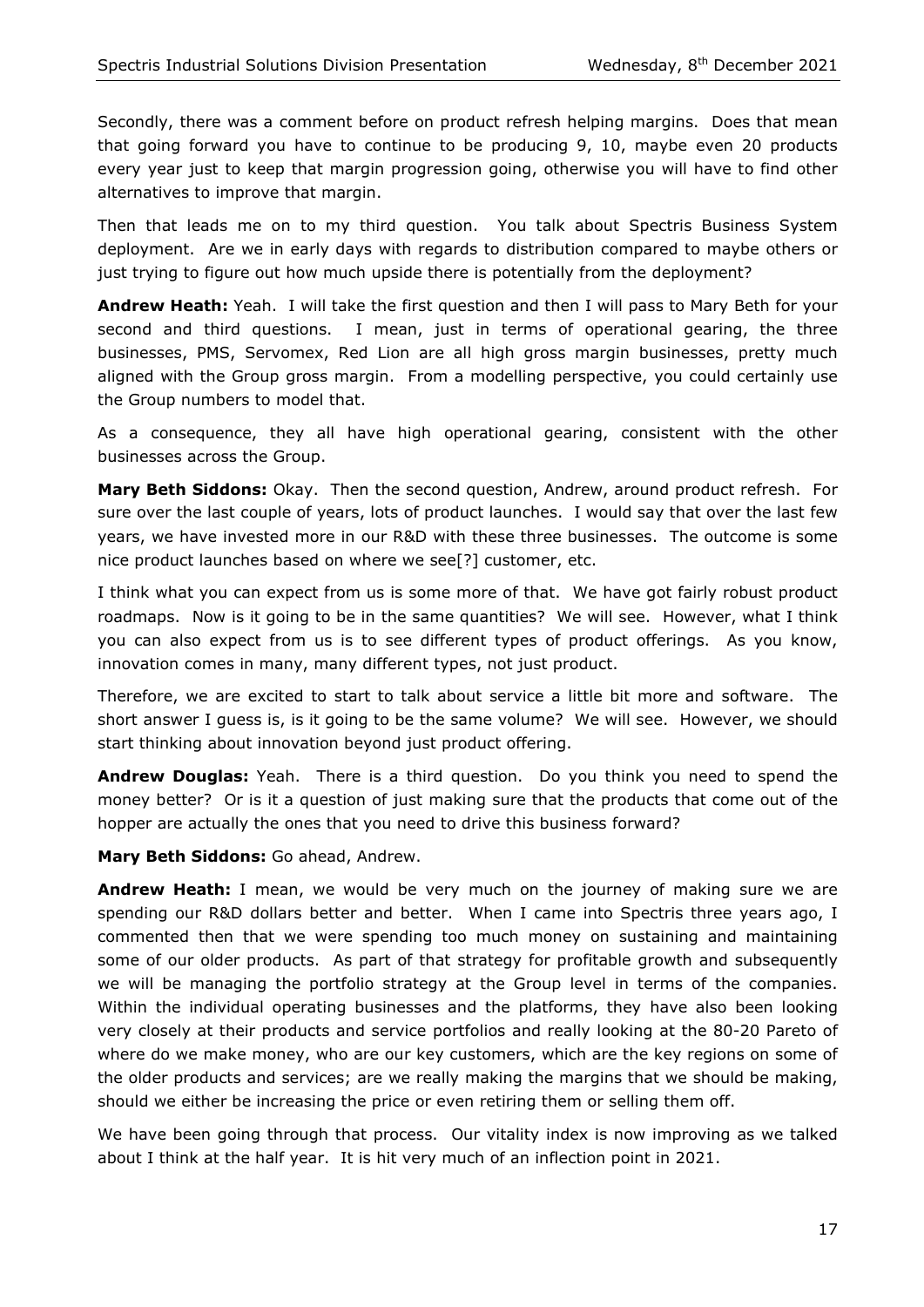I think we are typically looking to just to be running our vitality index going forward between 30% and 40% for all our businesses. Within Industrial Solutions, and maybe I will just let Mary Beth just quickly just talk about some of the individual product programmes that we are doing today because I think it will give you a bit of a flavour of how we are spending our money more wisely.

**Mary Beth Siddons:** So again, it will vary by business a little bit. PMS, the funding to improve sensitivity, right, product refresh. In Servomex, again a new line of gas analysers. Red Lion around new platforms that have been developed, some have been launched. So I would say that in each of the businesses, again, that robust product roadmap based on 80-20 and voice of customer is all adding to the increase in our product vitality rates, which, as Andrew said, the goal is 30% to 40% to get it up in that range.

I will say again that we want to think about innovation and driving customer value beyond just products and start thinking about other areas where we can add more value.

Then your third question around SBS. It is a good question. The way that I would categorise it is that continuous improvement in the Spectris Business System is a journey. It is not a destination. Each of these businesses are in different places as it relates to the implementation of SBS. That is the good news. The good news is that we have not declared victory and we have got lots of opportunities.

As I said earlier, I have had the luxury of being exposed to this type of business operating model and methodology for many, many years. I am very excited to work with the teams to drive the improvements in the businesses and the operating functions and back offices, etc. I am very, very excited to see what we will be able to do over the next number of years.

**Andrew Heath:** We are very pleased to have Mary Beth here, given particularly her ITW experience, the ITW 80-20 principle, how they look at their businesses. Mary Beth is absolutely schooled in all of that and is bringing a lot of that knowledge and experience to bear in terms of really how we look in terms of the Spectris Business System to build on, not just our lean, waste reduction tools and our growth tools that we have but also in terms of looking across the portfolio, again, from a sort of Pareto 80-20 perspective.

Mary Beth, one of the reasons that I brought her into the Group is very much based on her experience not least her ITW stamp on lean and 80-20 principles that she picked up from ITW which are all very relevant to the journey we are on.

**Robert Davies (Morgan Stanley):** I was having a look on, I think it was slide nine of your pack, where you show there is a progression margins and sales growth over the period 2016 to 2019. Just be curious, that is obviously three- or four-years pre-16 the Group numbers was not as strong as they were over that period that you have shown. However, just be curious during that sort of 2013 to 2015 period, do you have any visibility? I know that maybe you do not have the data going back up far. I would just be curious if you had any visibility in terms of growth and margin volatility of those retained businesses over that period because obviously three of four-year period on the chart does not give us a huge amount of history. That was my first question.

**Andrew Heath:** Rob, okay, thanks for your question. Off the top of my head, I have not got that information to be candid with you. Equally, the Group was not structured in the same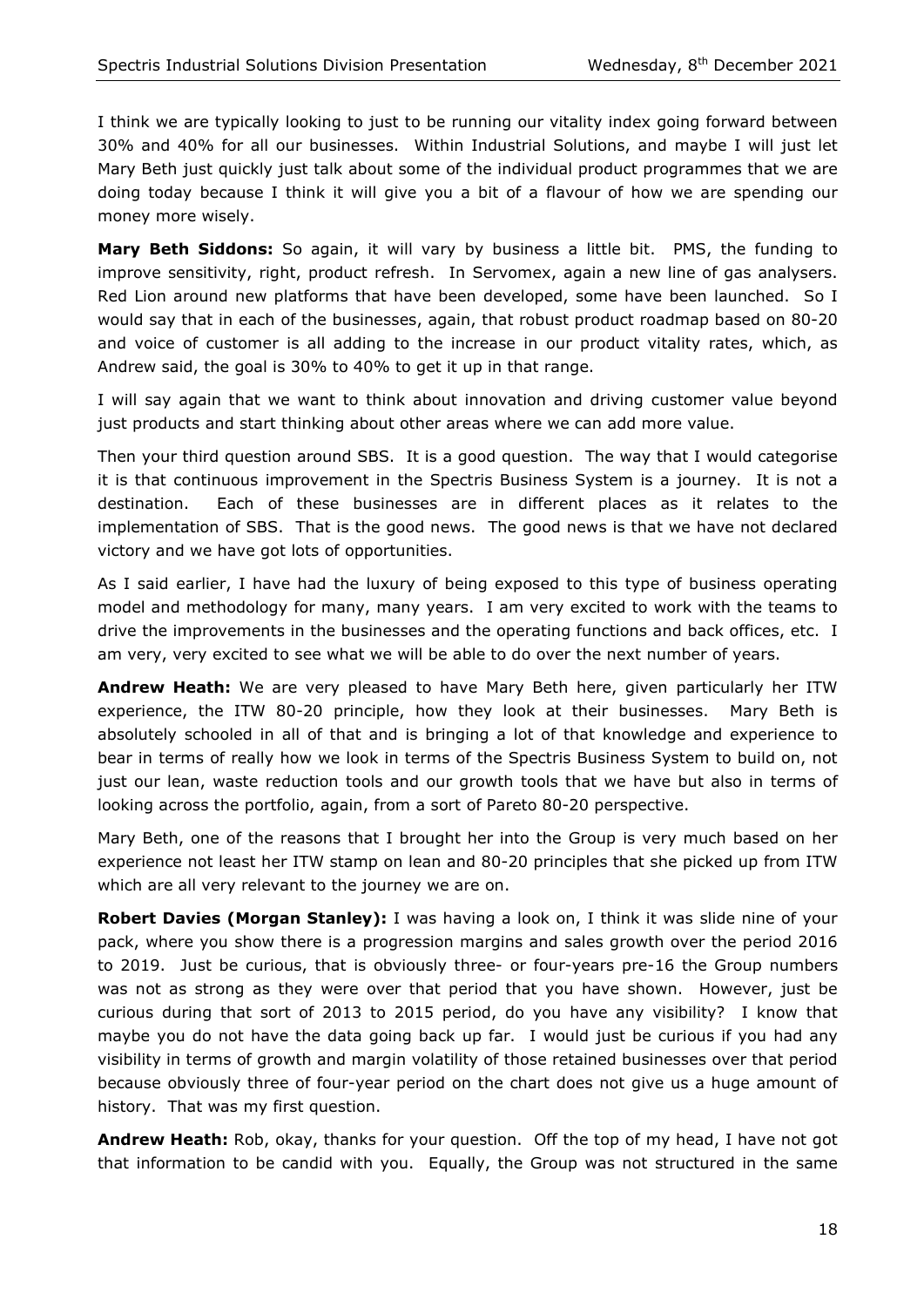way either. These are pro forma numbers. I am not sure how easy that should be to go that much further back in history to give you a realistic guide.

However, I think what characterises the three businesses that we have here is that they are all really strong brands with very strong customer recognition, where customers will buy from PMS, Servomex or Red Lion on a no-regrets basis because they know that they are buying the highest precision, the high quality.

As such, all three businesses are actually been very resilient. That came through during 2020. ISD really was the most resilient of all of our businesses last year, clearly helped by the pharma exposure within PMS and Servomex but equally and also the rebound in semicon has helped.

However, these are fairly essential bits of kit that customers need to buy to be able to control their process. Equally, given they are asset-light, we have also been able to flex well in terms of responding to the market. Red Lion had a bigger exposure obviously to industrial automation which got hammered last year. However, they did a very good job in holding their sales up as best they could at the same time adjusting their cost base. Their margins last year held up very well, certainly even absent the pandemic, they held up well.

These are three qualities specialist businesses that are well regarded in the marketplace, with an operating model that absolutely fits what we are looking for from a Group perspective.

**Robert Davies:** Okay. It is not fair to assume that there is quite big differentials in the drop throughs in those different businesses? I was leading myself towards the question around Red Lion versus PMS. Do you have, I guess, much higher operating leverage on the Red Lion business than you would on PMS because of the different end markets, industrial automation versus semi versus pharma or is that not the case?

**Andrew Heath:** Well, I mean, I just had a quick look at the numbers after Andy Douglas' question. PMS and Servomex are very much in line with the sort of Group average. Red Lion from a gross margin is a few basis points lower but still in the 50s. They are all pretty much in the same space. However, clearly as markets come back and we launch our new products in today keep our vitality up, we are well placed to grow and grow profitability.

I think the interesting aspect for all the businesses is the end markets are underpinned by some good fundamental drivers, whether it be pharma, semicon from a more connected world perspective than just the sheer computing power demands that is required through to making sure from an industrial process, they control safely but also cleanly and our customers meet their emissions requirements and certifications.

Equally from a Red Lion perspective, it is really the connectivity trend that is really underpinning this end markets and positioning.

**Robert Davies:** Then my two other questions. One was just on, I guess, apologies I missed it earlier in the presentation. However, just on medium term outlook, is the plan to keep these three businesses together? Is it just bolt-on and build up to have these convert themselves into standalone platform businesses if you can get the right acquisitions? Is that the plan, or is there a possibility that in three- or five-years' time we could still have these three businesses sitting within Industrial Solutions as a standalone division and just ticking alone? That was my second question.